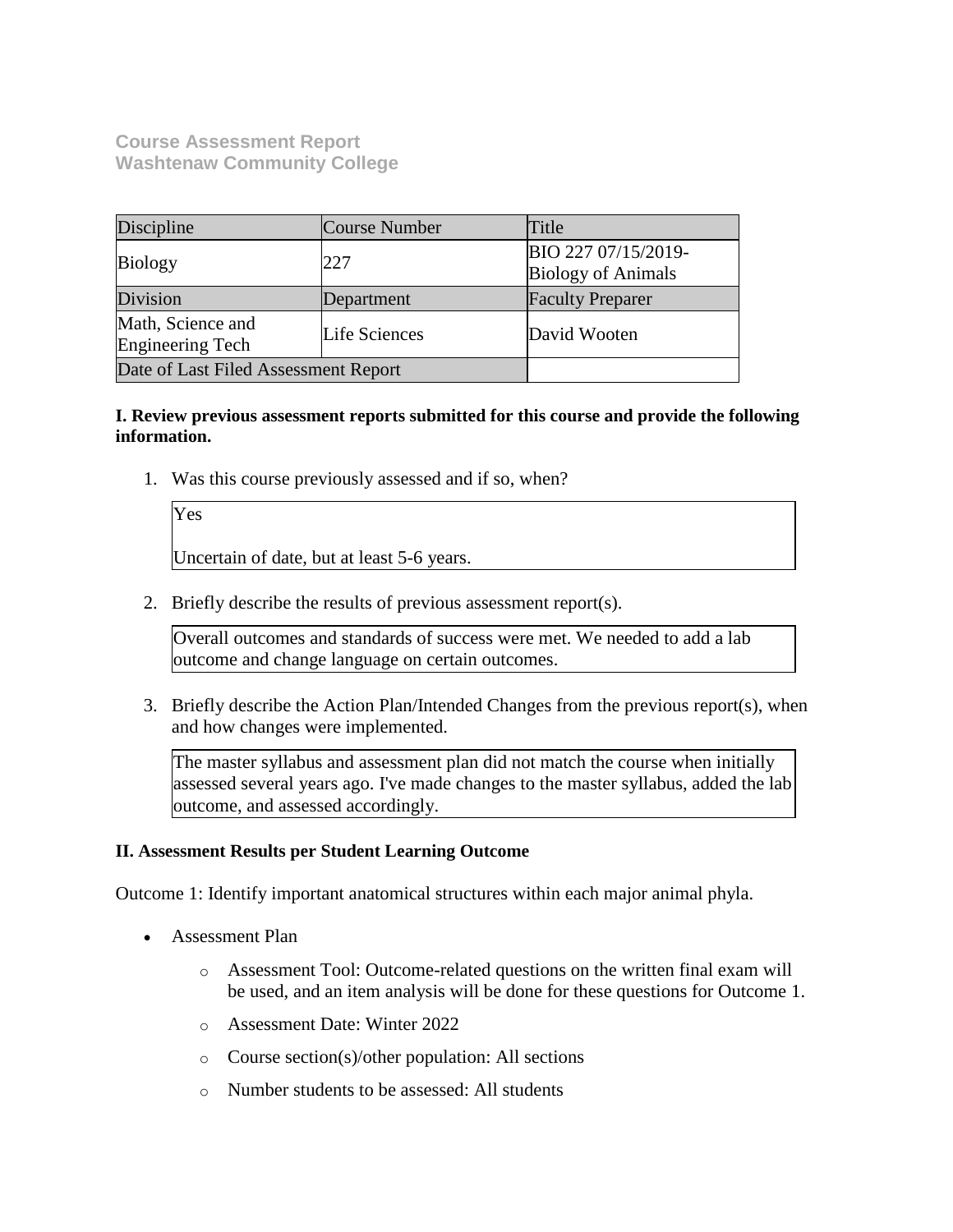- o How the assessment will be scored: Answer key to final exam
- o Standard of success to be used for this assessment: 70% of students will score a 70% or better on the outcome-related assessment questions.
- o Who will score and analyze the data: Departmental faculty
- 1. Indicate the Semester(s) and year(s) assessment data were collected for this report.

| Fall (indicate years below) below) | Winter (indicate years) | SP/SU (indicate years)<br>below) |
|------------------------------------|-------------------------|----------------------------------|
|                                    | 2019, 2018, 2017, 2016  |                                  |

2. Provide assessment sample size data in the table below.

| # of students enrolled | # of students assessed |
|------------------------|------------------------|
|                        | ⇁                      |

3. If the number of students assessed differs from the number of students enrolled, please explain why all enrolled students were not assessed, e.g. absence, withdrawal, or did not complete activity.

Absence or withdrawal from course prior to assessment.

4. Describe how students from all populations (day students on campus, DL, MM, evening, extension center sites, etc.) were included in the assessment based on your selection criteria.

All students from all sections over four years were used where applicable.

5. Describe the process used to assess this outcome. Include a brief description of this tool and how it was scored.

Five core, multiple-choice questions from the cumulative final exam were used to address this outcome. These questions directly related to animal anatomy and required a working knowledge of anatomical identification and organization. Each question was scored as either correct or incorrect. Per the Scantron analysis sheet used to record the data, the percentage of students who gave the correct answer was used. From the resulting 20-question data set (5 questions, 4 years), the percentage that scored above 70% was tallied and compared to standard of success (70% scoring 70% or better).

6. Briefly describe assessment results based on data collected for this outcome and tool during the course assessment. Discuss the extent to which students achieved this learning outcome and indicate whether the standard of success was met for this outcome and tool.

Met Standard of Success: Yes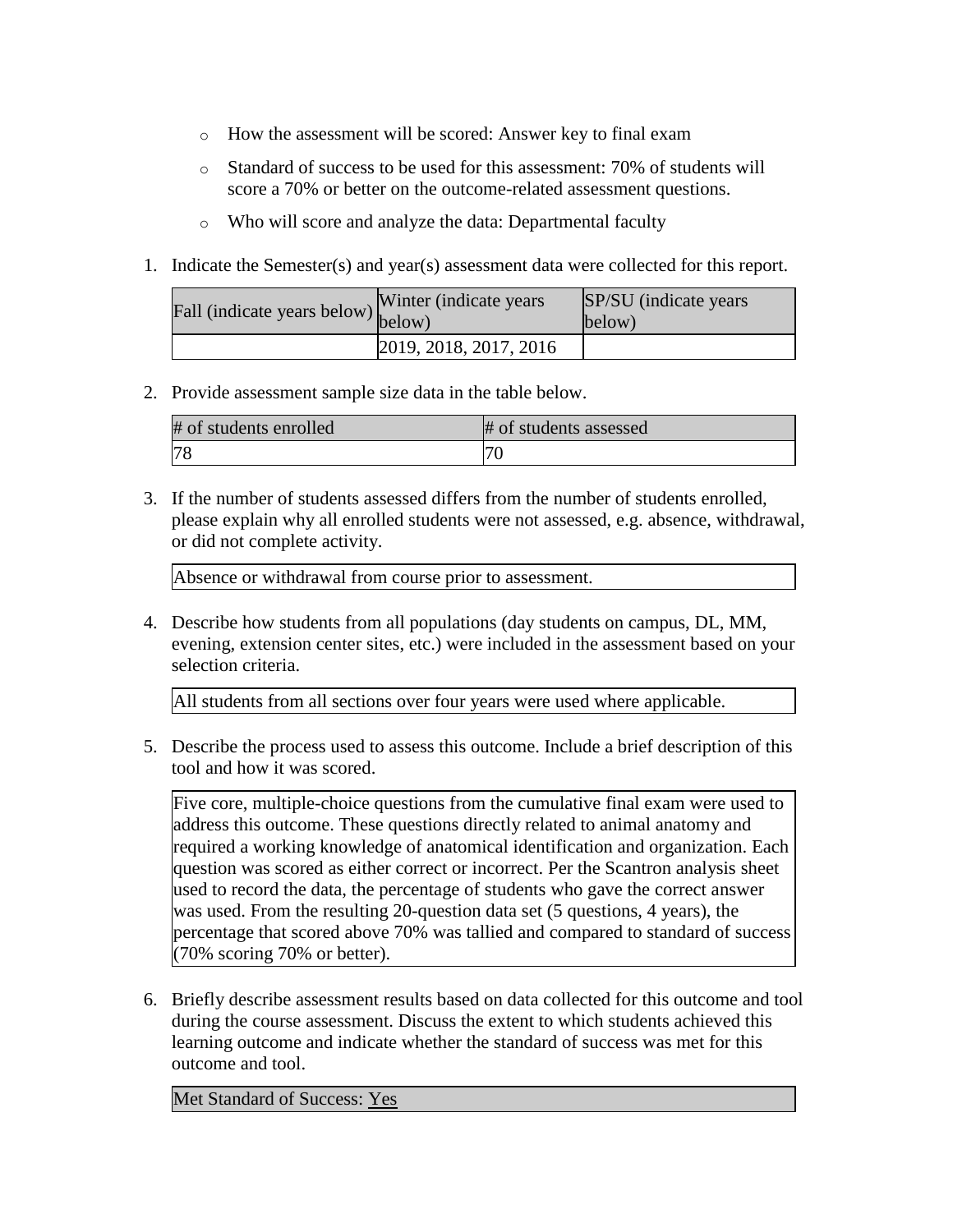Per the outcome analysis, 100% of the scores (20 out of 20) were above 70%.

7. Based on your interpretation of the assessment results, describe the areas of strength in student achievement of this learning outcome.

Overall, the students did a good job of understanding the anatomy of major animal groups. While 100% of the scores averaged were above 70% or higher, the mean for the cohort was 89.9%. Thus, I feel confident that the students are getting an appropriate understanding of anatomical structures and comparing/contrasting them between animal phyla.

8. Based on your analysis of student performance, discuss the areas in which student achievement of this learning outcome could be improved. If student met standard of success, you may wish to identify your plans for continuous improvement.

One area of improvement, for this outcome and outcomes 2, 3, and 4a, is the need to base the analysis on averages and not raw scores. This happened as a result of the Scantron analysis forms only providing percentages of students who got that question correct. Statistically, taking averages of averages is less accurate than using raw scores and in the future I will either have to archive all the raw scores per question or change the language of how I measure the standard of success.

Although the standard of success was met for this outcome, the 5th outcome also relates to anatomy, and there, the standard of success was not met. The 5th outcome focuses more on identification of anatomy in a lab setting and via recognition on zoological specimens/dissection. The fact that they can recognize the anatomy with images and questions on paper exams, yet seem to struggle with real specimen identification is a concern. I plan to consider ways to get more 3D images or hands-on evaluations to help students practice this skill.

Outcome 2: Specify the similarities and differences in physiological processes found within and across major animal phyla.

- Assessment Plan
	- o Assessment Tool: Outcome-related questions on the written exam will be used, and an item analysis will be done for these questions for Outcome 2.
	- o Assessment Date: Winter 2022
	- o Course section(s)/other population: All sections
	- o Number students to be assessed: All students
	- o How the assessment will be scored: Answer key to final exam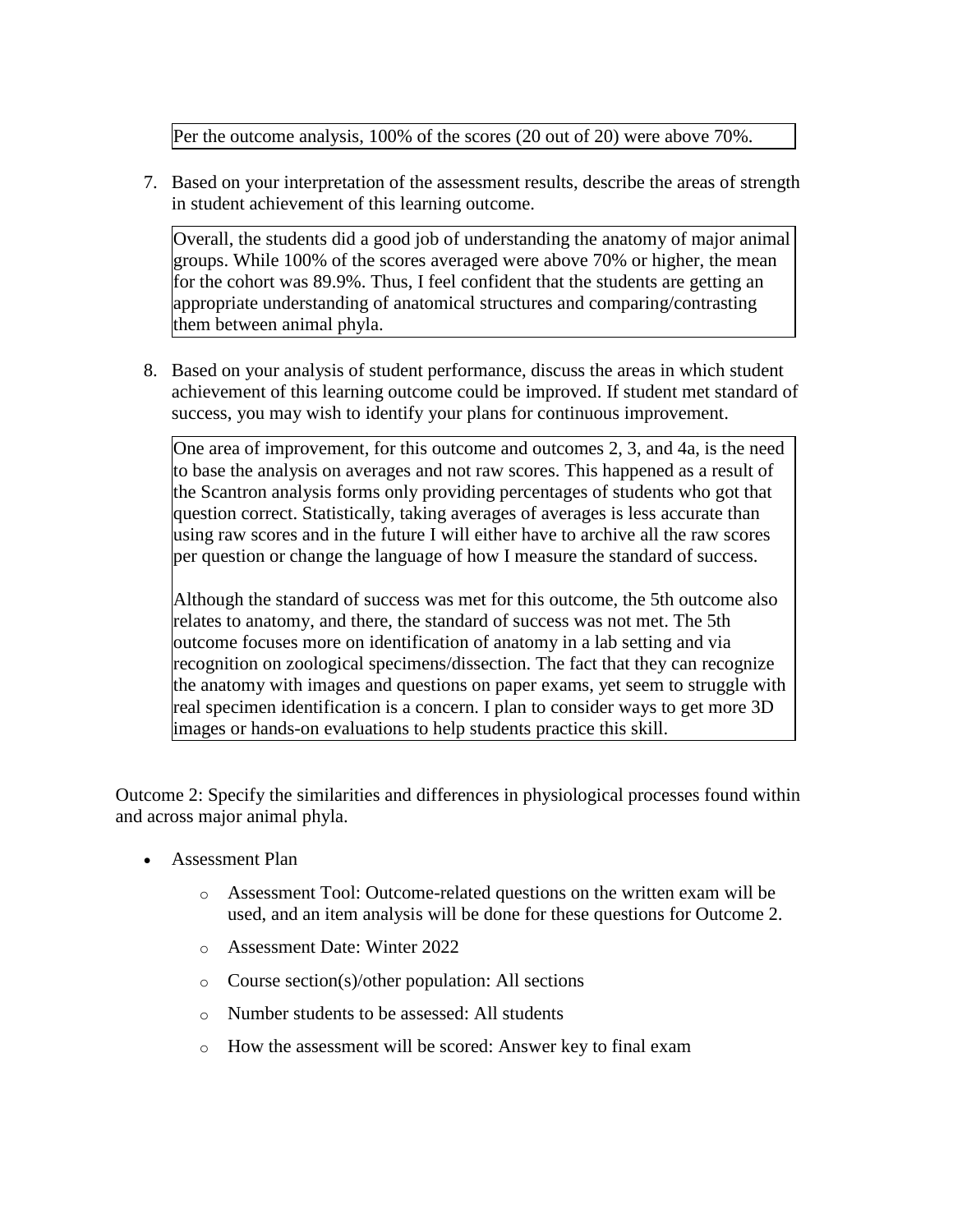- o Standard of success to be used for this assessment: 70% of students will score a 70% or higher on the outcome-related assessment questions.
- o Who will score and analyze the data: Departmental faculty
- 1. Indicate the Semester(s) and year(s) assessment data were collected for this report.

| Fall (indicate years below) below) | Winter (indicate years) | SP/SU (indicate years)<br>below) |
|------------------------------------|-------------------------|----------------------------------|
|                                    | 2018, 2017, 2016, 2019  |                                  |

2. Provide assessment sample size data in the table below.

| # of students enrolled | # of students assessed |
|------------------------|------------------------|
|                        |                        |

3. If the number of students assessed differs from the number of students enrolled, please explain why all enrolled students were not assessed, e.g. absence, withdrawal, or did not complete activity.

Absence or withdrawal from course prior to assessment.

4. Describe how students from all populations (day students on campus, DL, MM, evening, extension center sites, etc.) were included in the assessment based on your selection criteria.

All students from all sections over four years were used where applicable.

5. Describe the process used to assess this outcome. Include a brief description of this tool and how it was scored.

Five core, multiple-choice questions from the cumulative final exam were used to address this outcome. These questions directly related to animal physiology and required a working knowledge of physiology across all major animal taxa. Each question was scored as either correct or incorrect. Per the Scantron analysis sheet used to record the data, the percentage of students who gave the correct answer was used. From the resulting 20-question data set (5 questions, 4 years), the percentage that scored above 70% was tallied and compared to standard of success (70% scoring 70% or better).

6. Briefly describe assessment results based on data collected for this outcome and tool during the course assessment. Discuss the extent to which students achieved this learning outcome and indicate whether the standard of success was met for this outcome and tool.

Met Standard of Success: Yes

Per the outcome analysis, 70% of the scores (14 out of 20) were 70% or better.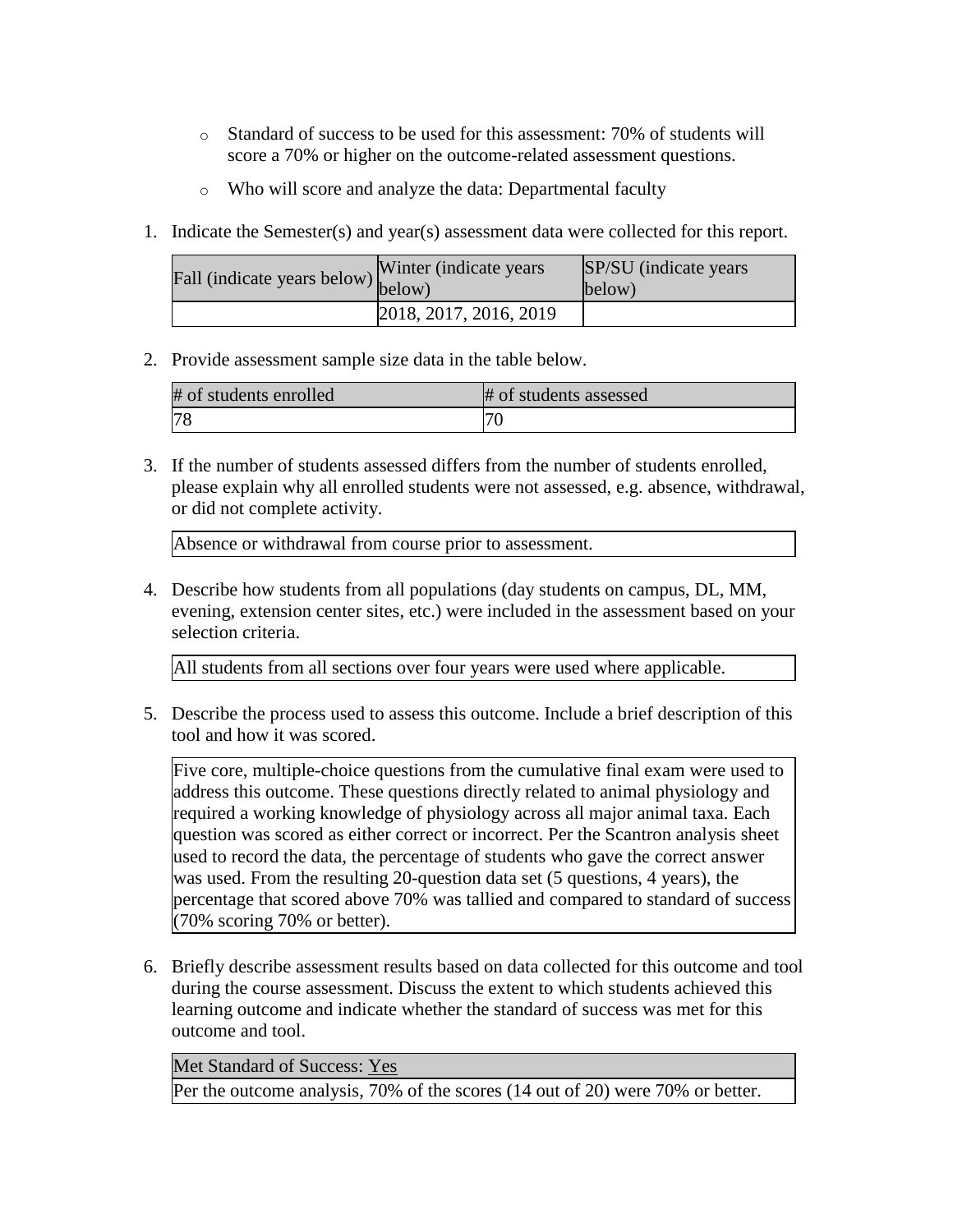7. Based on your interpretation of the assessment results, describe the areas of strength in student achievement of this learning outcome.

Physiology is one of the more difficult aspects of zoology to teach. Therefore, I'm not surprised to see the scores/percentages drop on this outcome. Although lower, 70% of the cohort scores were 70% or higher with a mean of 76.8%. The standard of success was met, but just barely.

8. Based on your analysis of student performance, discuss the areas in which student achievement of this learning outcome could be improved. If student met standard of success, you may wish to identify your plans for continuous improvement.

\*See comments on percentages for Outcome 1 under this section of report.

Although the standard of success was met, I would like to see a better understanding of physiology overall. Discussing physiology and showing videos is easy, but demonstrating physiological mechanisms in real-time is difficult and expensive. Quizzes in this class are short essays and would allow me to give case study scenarios where students would need to transfer and apply their understanding of physiological responses and may help to increase their understanding and application.

Outcome 3: Recognize the relationships and mechanisms involved in animal evolution and biodiversity.

- Assessment Plan
	- o Assessment Tool: Outcome-related questions on the written final exam will be used, and an item analysis will be done for these questions for Outcome 3.
	- o Assessment Date: Winter 2022
	- o Course section(s)/other population: All sections
	- o Number students to be assessed: All students
	- o How the assessment will be scored: Answer key to final exam
	- o Standard of success to be used for this assessment: 70% of students will score a 70% or higher on the outcome-related assessment questions.
	- o Who will score and analyze the data: Departmental faculty
- 1. Indicate the Semester(s) and year(s) assessment data were collected for this report.

| $\text{undicate years below}$ (indicate years below) below) | SP/SU (indicate years) |
|-------------------------------------------------------------|------------------------|
|                                                             | below)                 |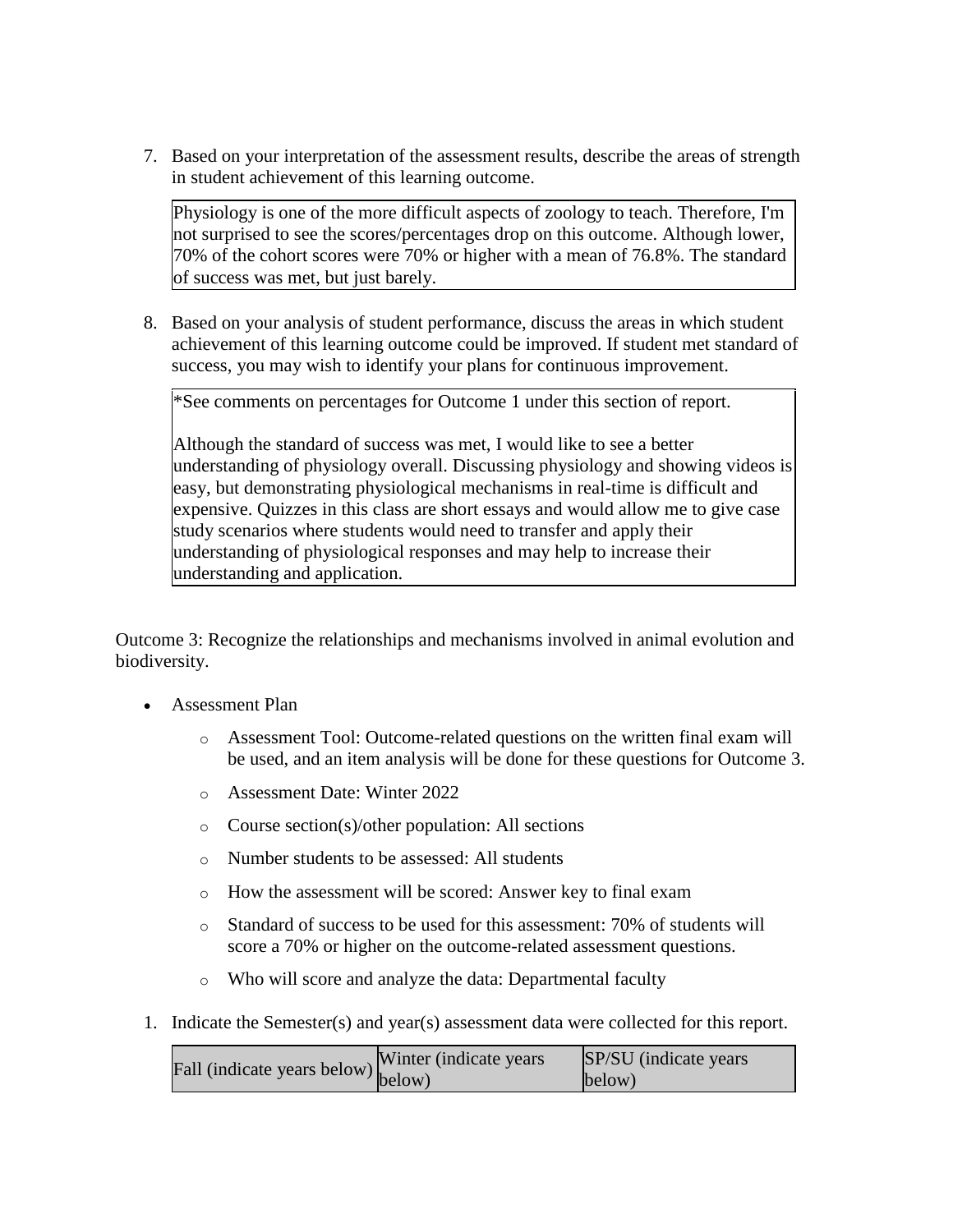## 2019, 2018, 2017, 2016

2. Provide assessment sample size data in the table below.

| # of students enrolled | # of students assessed |
|------------------------|------------------------|
| <b>78</b>              |                        |

3. If the number of students assessed differs from the number of students enrolled, please explain why all enrolled students were not assessed, e.g. absence, withdrawal, or did not complete activity.

Absence or withdrawal from course prior to assessment.

4. Describe how students from all populations (day students on campus, DL, MM, evening, extension center sites, etc.) were included in the assessment based on your selection criteria.

All students from all sections over four years were used where applicable.

5. Describe the process used to assess this outcome. Include a brief description of this tool and how it was scored.

Five core, multiple-choice questions from the cumulative final exam were used to address this outcome. These questions directly related to animal ecology and required a working knowledge of ecological relationships and how they impact and/or relate to biodiversity. Each question was scored as either correct or incorrect. Per the Scantron analysis sheet used to record the data, the percentage of students who gave the correct answer was used. From the resulting 20-question data set (5 questions, 4 years), the percentage that scored above 70% was tallied and compared to standard of success (70% scoring 70% or better).

6. Briefly describe assessment results based on data collected for this outcome and tool during the course assessment. Discuss the extent to which students achieved this learning outcome and indicate whether the standard of success was met for this outcome and tool.

Met Standard of Success: Yes Per the outcome analysis, 95% of the scores (19 out of 20) were 70% or better.

7. Based on your interpretation of the assessment results, describe the areas of strength in student achievement of this learning outcome.

Evolution and its relationship to animal biodiversity can be challenging for students. I was pleased to see 95% of cohort scores above 70% with a mean of 84%. I spend a significant amount of time on evolutionary processes and relationships with each animal phyla and students appear to be meeting the expected level of understanding.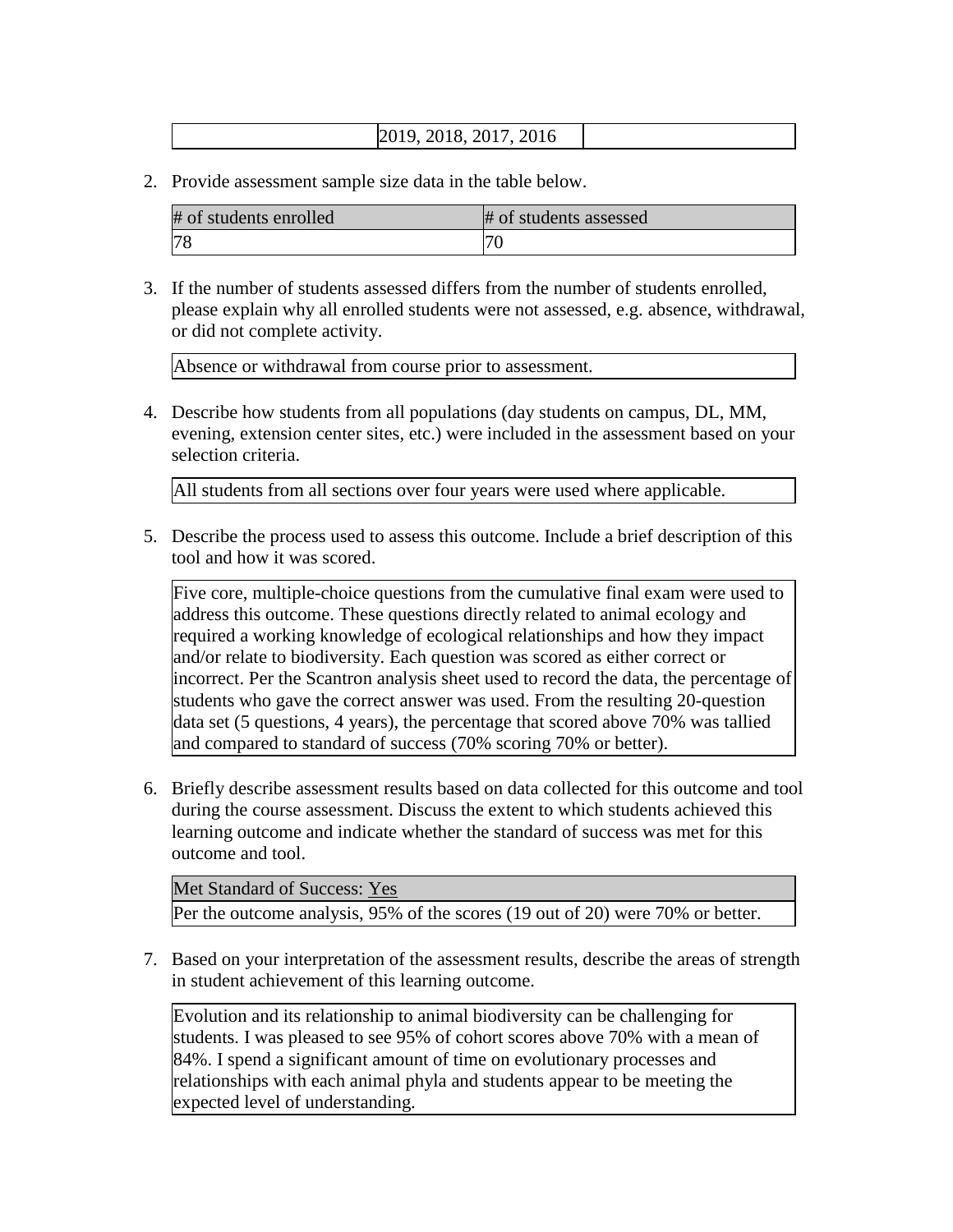8. Based on your analysis of student performance, discuss the areas in which student achievement of this learning outcome could be improved. If student met standard of success, you may wish to identify your plans for continuous improvement.

\*See comments on percentages for Outcome 1 under this section of report.

At this time, I have no immediate plans to change the way this outcome is addressed. As always, I will continue to look for ways to continuously improve. One important aspect, especially with regards to this outcome, is to stay current with the changes in taxonomy and evolutionary relationships per current research, and change the course material accordingly.

Outcome 4: Identify and describe the ecological relationships between animals and their environment.

- Assessment Plan
	- o Assessment Tool: Outcome-related questions on the written final exam will be used, and an item analysis will be done for these questions for Outcome 4.
	- o Assessment Date: Winter 2022
	- o Course section(s)/other population: All sections
	- o Number students to be assessed: All students
	- o How the assessment will be scored: Answer key to final exam
	- o Standard of success to be used for this assessment: 70% of students will score a 70% or higher on the outcome-related assessment questions.
	- o Who will score and analyze the data: Departmental faculty
- 1. Indicate the Semester(s) and year(s) assessment data were collected for this report.

| Fall (indicate years below) $\begin{bmatrix} \text{w}\text{m} \\ \text{below} \end{bmatrix}$ | Winter (indicate years) | SP/SU (indicate years)<br>below) |
|----------------------------------------------------------------------------------------------|-------------------------|----------------------------------|
|                                                                                              | 2019, 2018, 2017, 2016  |                                  |

2. Provide assessment sample size data in the table below.

| # of students enrolled | # of students assessed |
|------------------------|------------------------|
|                        | ∽.                     |

3. If the number of students assessed differs from the number of students enrolled, please explain why all enrolled students were not assessed, e.g. absence, withdrawal, or did not complete activity.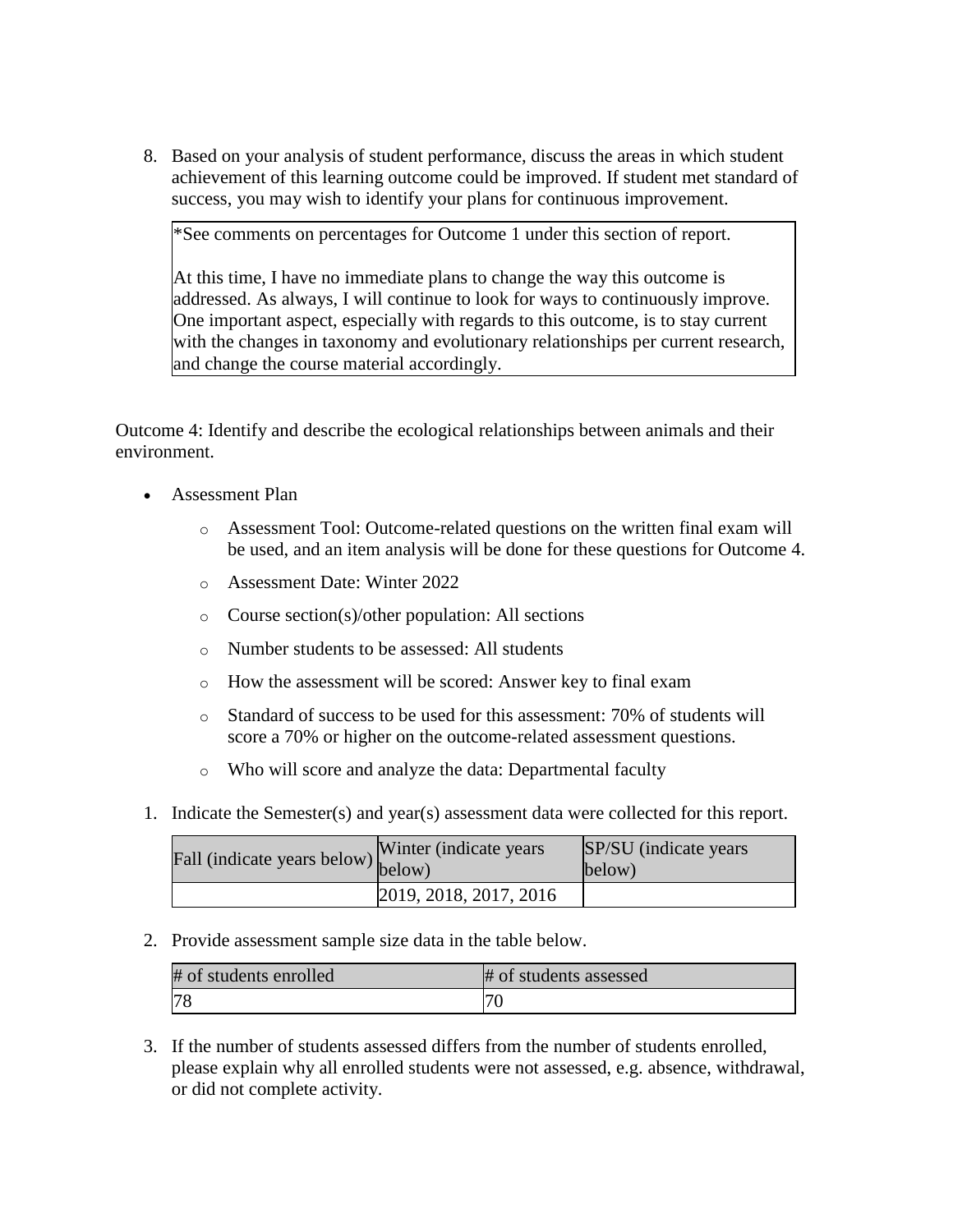Absence or withdrawal from course prior to assessment.

4. Describe how students from all populations (day students on campus, DL, MM, evening, extension center sites, etc.) were included in the assessment based on your selection criteria.

All students from all sections over four years were used where applicable.

5. Describe the process used to assess this outcome. Include a brief description of this tool and how it was scored.

Five core, multiple-choice questions from the cumulative final exam were used to address this outcome. These questions directly related to animal ecology and required a working knowledge of the interactions between animals and their environment. Each question was scored as either correct or incorrect. Per the Scantron analysis sheet used to record the data, the percentage of students who gave the correct answer was used. From the resulting 20-question data set (5 questions, 4 years), the percentage that scored above 70% was tallied and compared to standard of success (70% scoring 70% or better).

6. Briefly describe assessment results based on data collected for this outcome and tool during the course assessment. Discuss the extent to which students achieved this learning outcome and indicate whether the standard of success was met for this outcome and tool.

Met Standard of Success: Yes Per the outcome analysis, 90% of the scores (18 out of 20) were 70% or higher.

7. Based on your interpretation of the assessment results, describe the areas of strength in student achievement of this learning outcome.

Given the inherent complexities when discussing ecology, I wanted to assess this topic with multiple assessment tools. Per the core question assessment, 90% of the cohort scored 70% or higher with a mean of 90.1%. We spend a significant amount of time discussing the ecology of each and every animal phyla and I was pleased to see this level of comprehension.

The second assessment tool was a term paper that asked the students to pick an animal, research and compose a natural history paper that highlights the ecology of the animal, and complete a 60 minute animal observation analysis (ethogram) at the Toledo Zoo. This behavioral analysis is included in the paper and often relates to the ecology of the animal. Here, I was able to use raw scores from all students and had 94% of students scoring a 70% or higher of the final paper. Given our focus on this topic, the preliminary work they put in the paper, and the real-life application they get to include in their research, I'm pleased to see this level of understanding.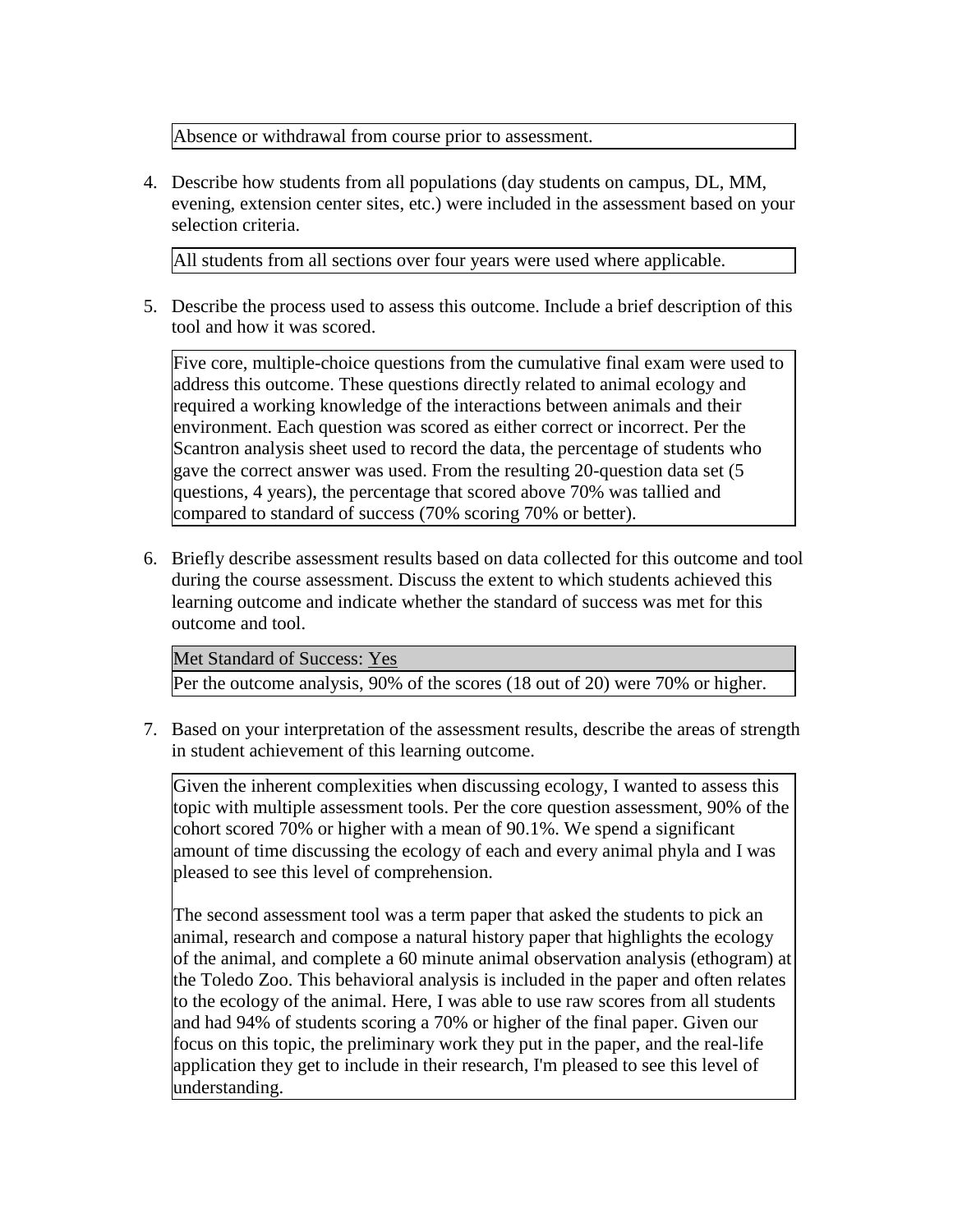8. Based on your analysis of student performance, discuss the areas in which student achievement of this learning outcome could be improved. If student met standard of success, you may wish to identify your plans for continuous improvement.

\*See comments on percentages for Outcome 1 in this section of report.

\*No major changes to how this outcome is approached at this time. However, given the measureable effects of climate change and how it alters animal ecology, I will continue to update examples to not only keep current but to keep this relevant to students at a time of needed conservation and ecological understanding.

Outcome 4: Identify and describe the ecological relationships between animals and their environment.

- Assessment Plan
	- o Assessment Tool: Term paper that focuses on the natural history, behavior and ecology of a specific animal species.
	- o Assessment Date: Winter 2022
	- o Course section(s)/other population: All sections
	- o Number students to be assessed: All students
	- o How the assessment will be scored: Departmentally-developed rubric
	- o Standard of success to be used for this assessment: 70% of students will score a 70% or better on the final term paper.
	- o Who will score and analyze the data: Departmental faculty
- 1. Indicate the Semester(s) and year(s) assessment data were collected for this report.

| $\angle$ all (indicate years below) $\begin{bmatrix} 1 & 1 \\ 1 & 1 \end{bmatrix}$ | Winter (indicate years) | SP/SU (indicate years)<br>below) |
|------------------------------------------------------------------------------------|-------------------------|----------------------------------|
|                                                                                    | 2019, 2018, 2017, 2016  |                                  |

2. Provide assessment sample size data in the table below.

| # of students enrolled | # of students assessed |
|------------------------|------------------------|
|                        | $\mathbf{r}$<br>7 U    |

3. If the number of students assessed differs from the number of students enrolled, please explain why all enrolled students were not assessed, e.g. absence, withdrawal, or did not complete activity.

Absence or withdrawal from course prior to assessment.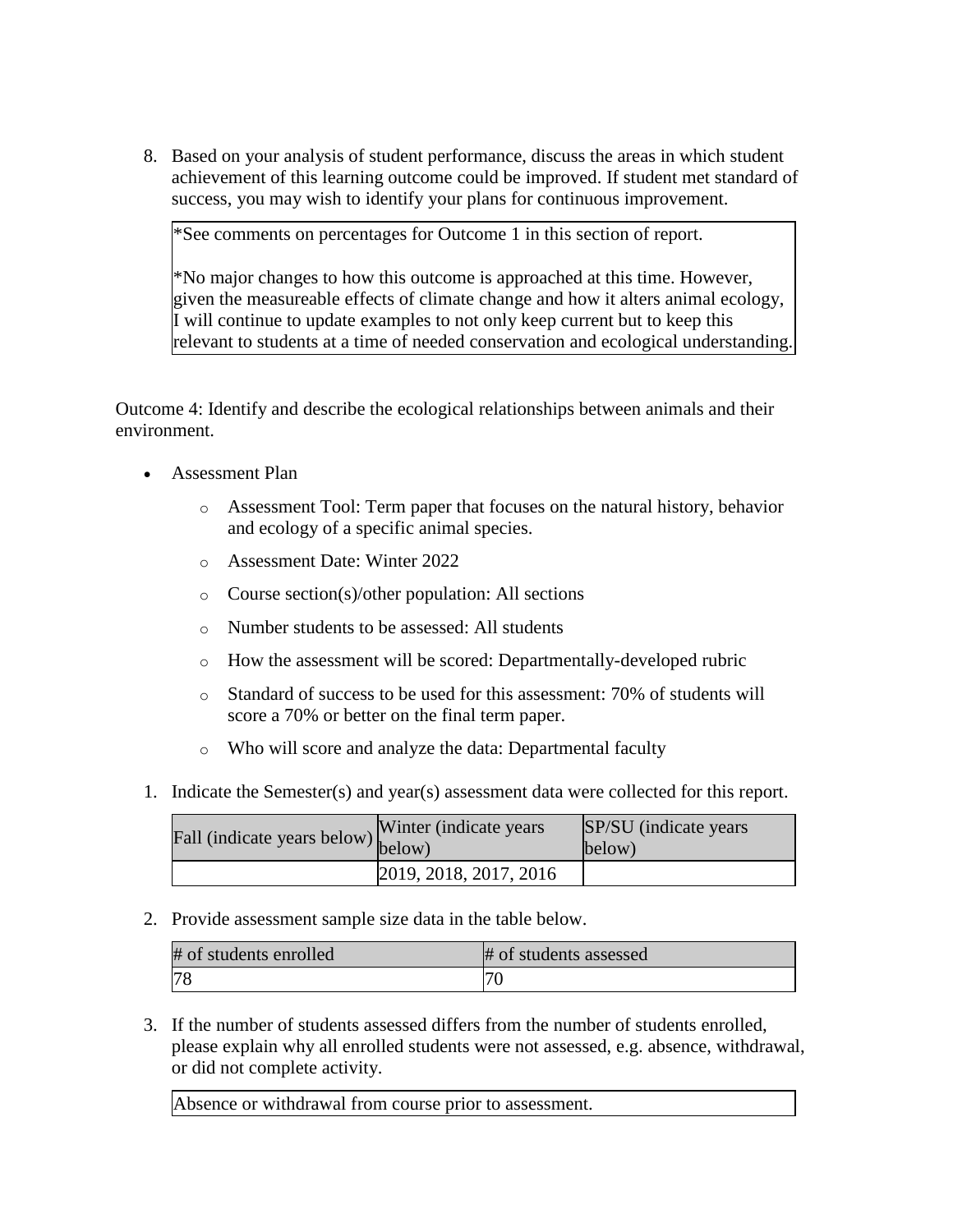4. Describe how students from all populations (day students on campus, DL, MM, evening, extension center sites, etc.) were included in the assessment based on your selection criteria.

All students from all sections over four years were used where applicable.

5. Describe the process used to assess this outcome. Include a brief description of this tool and how it was scored.

Student term papers were used to analyze this part of the outcome (Assessment 2). These papers directly relate to the taxonomy, ecology, biology, and natural history of various animals. Papers are worth 60 (2016) or 70 (all other years) points and were scored with a rubric by instructor. Unlike the Scantron Analysis sheets, these scores came direct from Bb gradebook and are therefore not averages.

6. Briefly describe assessment results based on data collected for this outcome and tool during the course assessment. Discuss the extent to which students achieved this learning outcome and indicate whether the standard of success was met for this outcome and tool.

Met Standard of Success: Yes Per the outcome analysis, 94% of students (66 out of 70) scored a 70% or higher.

7. Based on your interpretation of the assessment results, describe the areas of strength in student achievement of this learning outcome.

Given the inherent complexities when discussing ecology, I wanted to assess this topic with multiple assessment tools. Per the core question assessment, 90% of the cohort scored 70% or higher with a mean of 90.1%. We spend a significant amount of time discussing the ecology of each and every animal phyla and I was pleased to see this level of comprehension.

The second assessment tool was a term paper that asked the students to pick an animal, research and compose a natural history paper that highlights the ecology of the animal, and complete a 60 minute animal observation analysis (ethogram) at the Toledo Zoo. This behavioral analysis is included in the paper and often relates to the ecology of the animal. Here, I was able to use raw scores from all students and had 94% of students scoring a 70% or higher of the final paper. Given our focus on this topic, the preliminary work they put in the paper, and the real-life application they get to include in their research, I'm pleased to see this level of understanding.

8. Based on your analysis of student performance, discuss the areas in which student achievement of this learning outcome could be improved. If student met standard of success, you may wish to identify your plans for continuous improvement.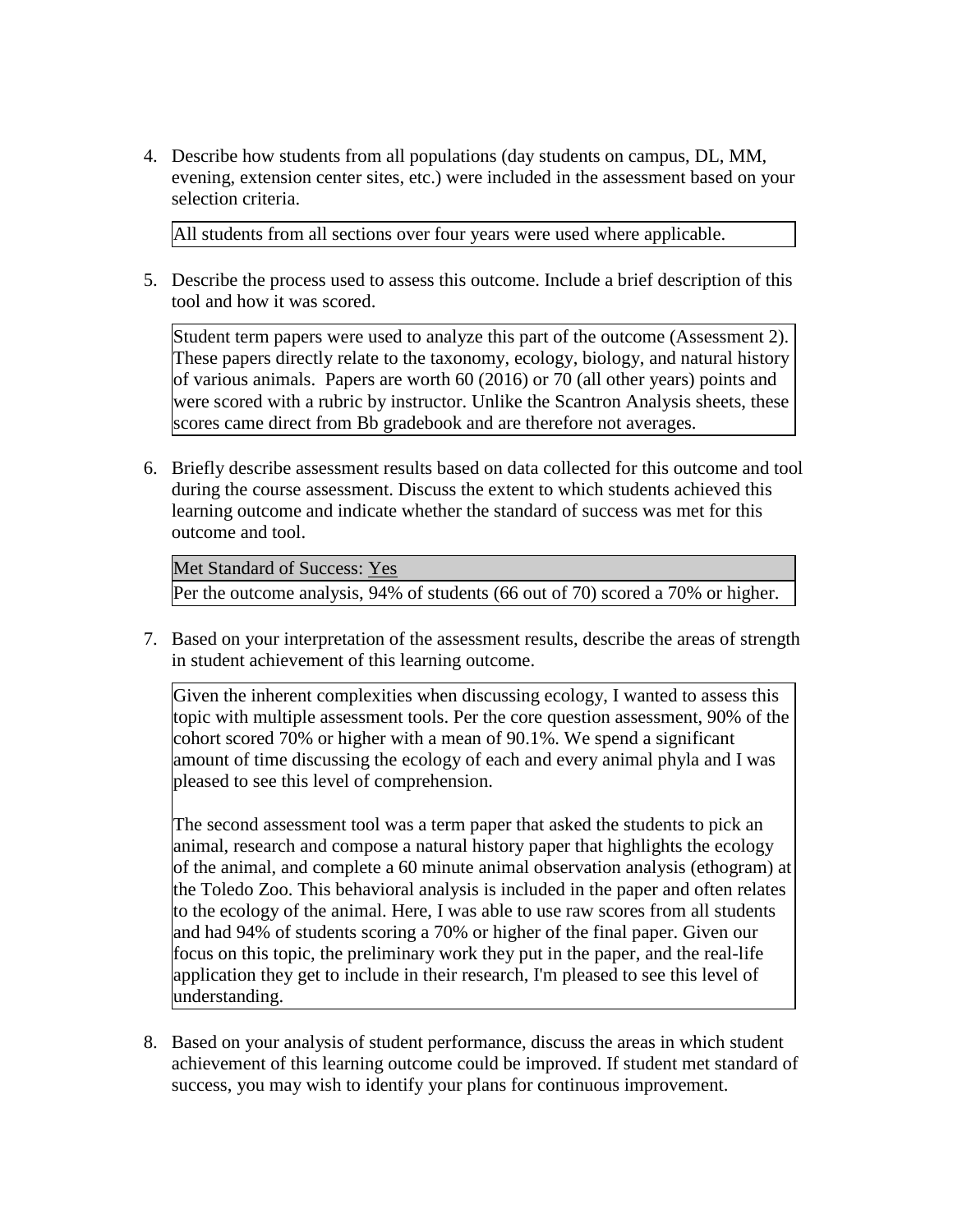\*See comments on percentages for Outcome 1 in this section of report.

\*No major changes to how this outcome is approached at this time. However, given the measureable effects of climate change and how it alters animal ecology, I will continue to update examples to not only keep current but to keep this relevant to students at a time of needed conservation and ecological understanding.

Outcome 5: Demonstrate a working knowledge of animal specimen dissection, anatomy, and classification in a laboratory setting.

- Assessment Plan
	- o Assessment Tool: Laboratory practical exam
	- o Assessment Date: Winter 2022
	- o Course section(s)/other population: All sections
	- o Number students to be assessed: All students
	- o How the assessment will be scored: Answer key to exam
	- o Standard of success to be used for this assessment: 70% of students will score a 70% or higher on the final lab practical exam.
	- o Who will score and analyze the data: Departmental faculty
- 1. Indicate the Semester(s) and year(s) assessment data were collected for this report.

| Fall (indicate years below) below) | Winter (indicate years) | SP/SU (indicate years)<br>below) |
|------------------------------------|-------------------------|----------------------------------|
|                                    | 2019, 2018, 2017, 2016  |                                  |

2. Provide assessment sample size data in the table below.

| # of students enrolled | # of students assessed |
|------------------------|------------------------|
| 78                     |                        |

3. If the number of students assessed differs from the number of students enrolled, please explain why all enrolled students were not assessed, e.g. absence, withdrawal, or did not complete activity.

Absence or withdrawal from course prior to assessment.

4. Describe how students from all populations (day students on campus, DL, MM, evening, extension center sites, etc.) were included in the assessment based on your selection criteria.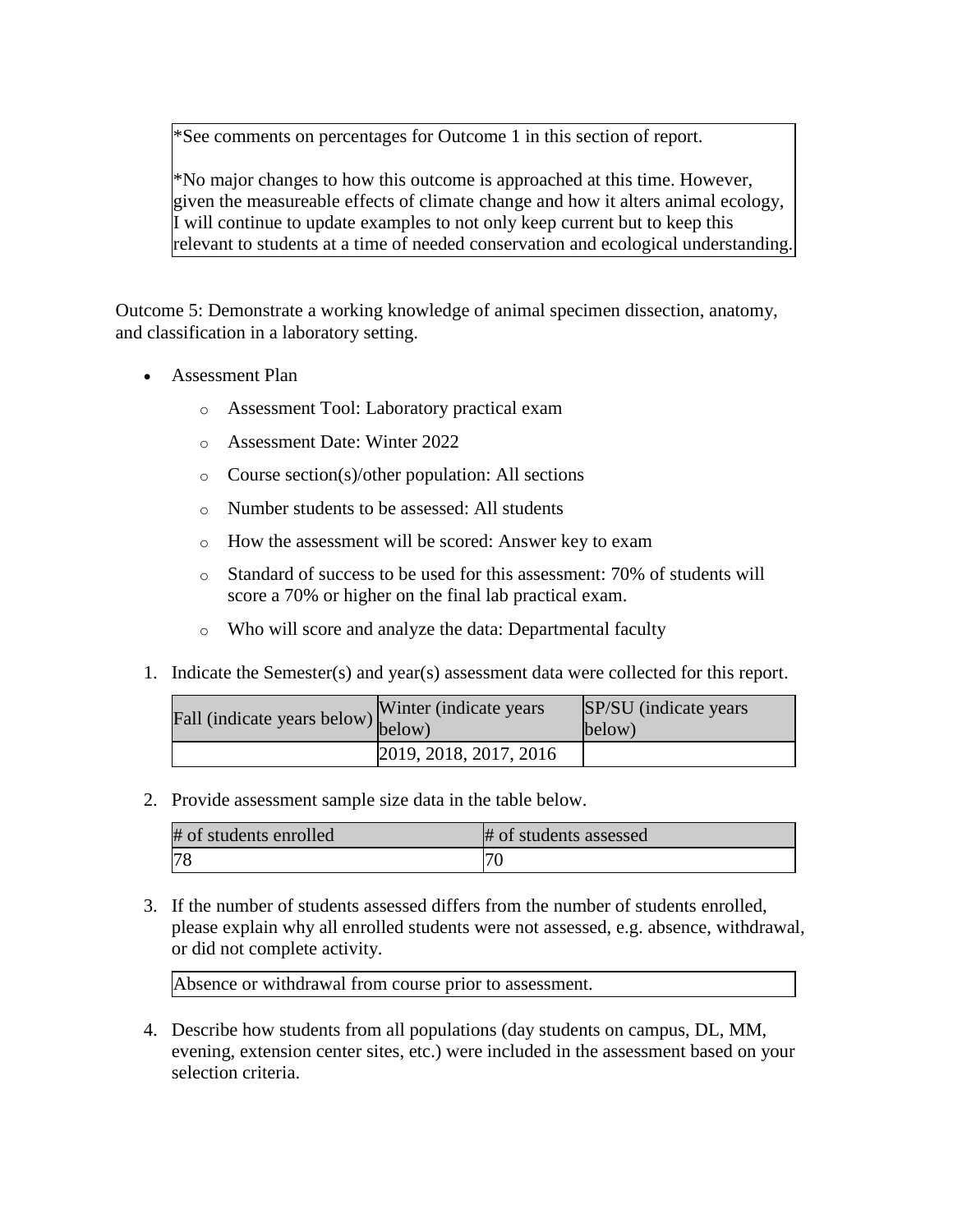All students from all sections over four years were used where applicable.

5. Describe the process used to assess this outcome. Include a brief description of this tool and how it was scored.

Student scores on the final lab practical exam were used to measure this outcome. These exams are worth 50 pts and require a working knowledge of animal anatomy, physiology, dissection, taxonomy, and evolution. Students move between stations, have written answers on a blank sheet of paper, and responses are hand-graded by instructor. Scores used for outcome assessment were taken directly from Bb gradebook.

6. Briefly describe assessment results based on data collected for this outcome and tool during the course assessment. Discuss the extent to which students achieved this learning outcome and indicate whether the standard of success was met for this outcome and tool.

Met Standard of Success: No Per the outcome analysis, 60% of the scores (42 out of 70) were 70% or higher.

7. Based on your interpretation of the assessment results, describe the areas of strength in student achievement of this learning outcome.

Overall, I thought that this area was strong in the course. We discuss anatomy, we show images, they draw images, they dissect, they draw more images, we show specimens (preserved and live), and we look at anatomy on both a micro and macro scale. I feel that the manner in which we present animal anatomy to students is diverse and thorough. I was also more confident in this analysis as it used raw scores and not percentages.

8. Based on your analysis of student performance, discuss the areas in which student achievement of this learning outcome could be improved. If student met standard of success, you may wish to identify your plans for continuous improvement.

Students did not meet the standard of success for this outcome. A significant difference between this outcome and the other four outcomes (where success was met) is that this outcome is based on a hands-on lab practical. Students are presented with pinned specimens and questions, they rotate between stations after one minute, and they are not allowed to go back and recheck their answers. Therefore, I do think that some part of this outcome not being met is an artifact of how they're being tested. Anyone who has taken a biology class knows that lab practicals are difficult and very stressful. That stated, I do want students to do better at transferring and applying what they know/recognize on paper to real-life specimens and structures. Lab is designed to give students a more realistic, hands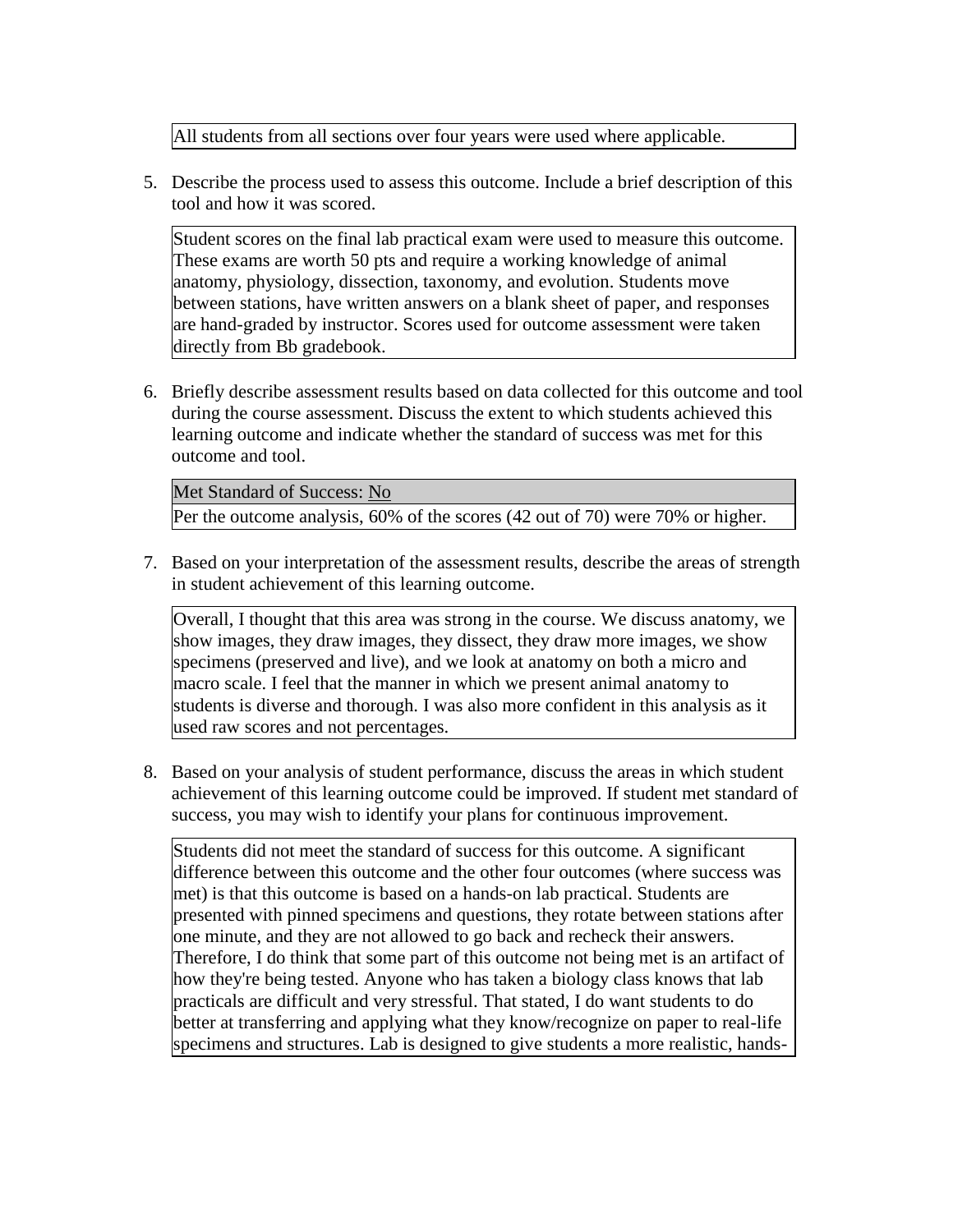on understanding of content and is often retained more long-term than visual or acoustic learning.

To improve in this area, I am going to consider ways in which I can give students more study time with specimens. I previously put a "review cart" of specimens in the Math/Science Resource Room for students to study prior to practicals. I may also reorganize how labs are structured, so I can give students more time to go over their specimens and self-quiz/review.

## **III. Course Summary and Intended Changes Based on Assessment Results**

1. Based on the previous report's Intended Change(s) identified in Section I above, please discuss how effective the changes were in improving student learning.

Overall the changes were effective, especially since much of the course was in place prior to the previous assessment and the assessment plan being outdated. The new master syllabus and assessment plan is a more accurate reflection of the course, although I still need to modify either my data collection or my standard of success to effectively use the Scantron summary reports for useful data.

2. Describe your overall impression of how this course is meeting the needs of students. Did the assessment process bring to light anything about student achievement of learning outcomes that surprised you?

I think overall the course is definitely meeting the students' needs and they are learning general zoology appropriate for a 200-level college course. There are several other additional assignments within the course that are not utilized in the assessment and these give further confidence in the efficacy of the course.

The current assessment helped elucidate a possible disconnect between recognizing structure and anatomy/taxonomy on paper, as compared to transferring and applying that knowledge to real-life specimens. The lab outcome standard of success was not met, and although I outlined some possible reasons as to why this might be beyond simply students not knowing the content, it does motivate me to take a closer look at how those skills/content are taught, practiced, and evaluated.

3. Describe when and how this information, including the action plan, was or will be shared with Departmental Faculty.

I will share the findings of this assessment with the C&A committee, my dean, and my VPI through the appropriate submission. I will also give a summary of these findings to my department at our next departmental meeting.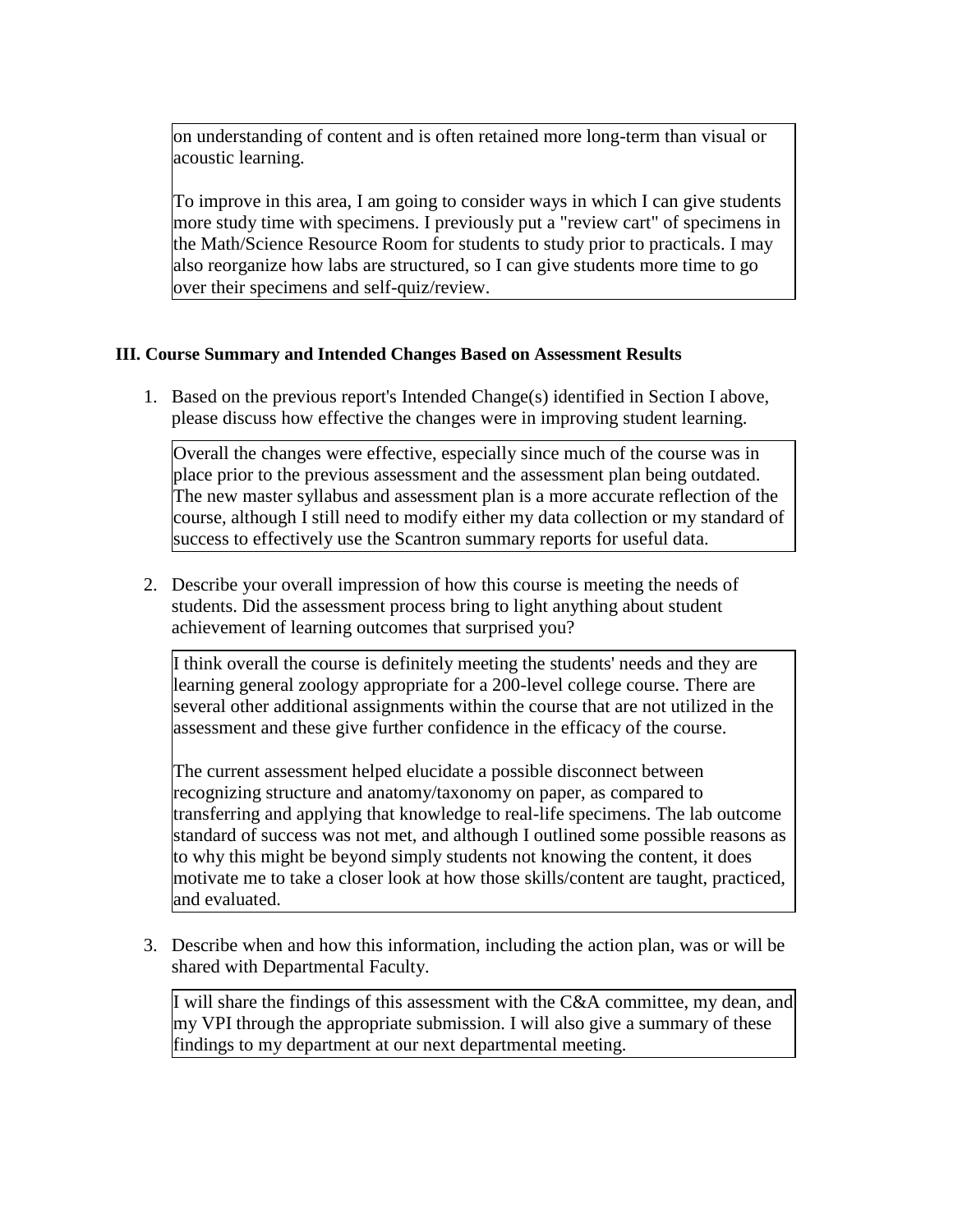## 4.

# Intended Change(s)

| <b>Intended Change</b>   | Description of the<br>change                                                                                                                                                                                                                                                                                                                                                                                                                                                                                                                 | Rationale               | Implementation<br>Date |
|--------------------------|----------------------------------------------------------------------------------------------------------------------------------------------------------------------------------------------------------------------------------------------------------------------------------------------------------------------------------------------------------------------------------------------------------------------------------------------------------------------------------------------------------------------------------------------|-------------------------|------------------------|
| <b>Assessment Tool</b>   | Given that the<br>current assessment<br>tool uses raw data<br>and my data<br>collection uses<br>percentages (% of<br>students who got a<br>certain question<br>correct), I want to<br>reexamine my<br>assessment tool and<br>options that will<br>allow me to be both<br>accurate and<br>efficient.                                                                                                                                                                                                                                          | *See above<br>comments. | 2020                   |
| Other: Lab<br>evaluation | I plan to reexamine<br>how I am teaching<br>and evaluating<br>students on animal<br>anatomy in both<br>lecture and lab.<br>There appears to be<br>a disconnect<br>between them being<br>able to recognize<br>specific structures<br>on a paper exam and <sup>*</sup> See above<br>transferring/applying comments.<br>that knowledge to<br>real-life specimens<br>in a lab setting. I<br>also plan on looking<br>at how students are<br>evaluated for this<br>content in lab (i.e. a<br>practicum that is<br>times, at stations,<br>$etc.$ ). |                         | 2020                   |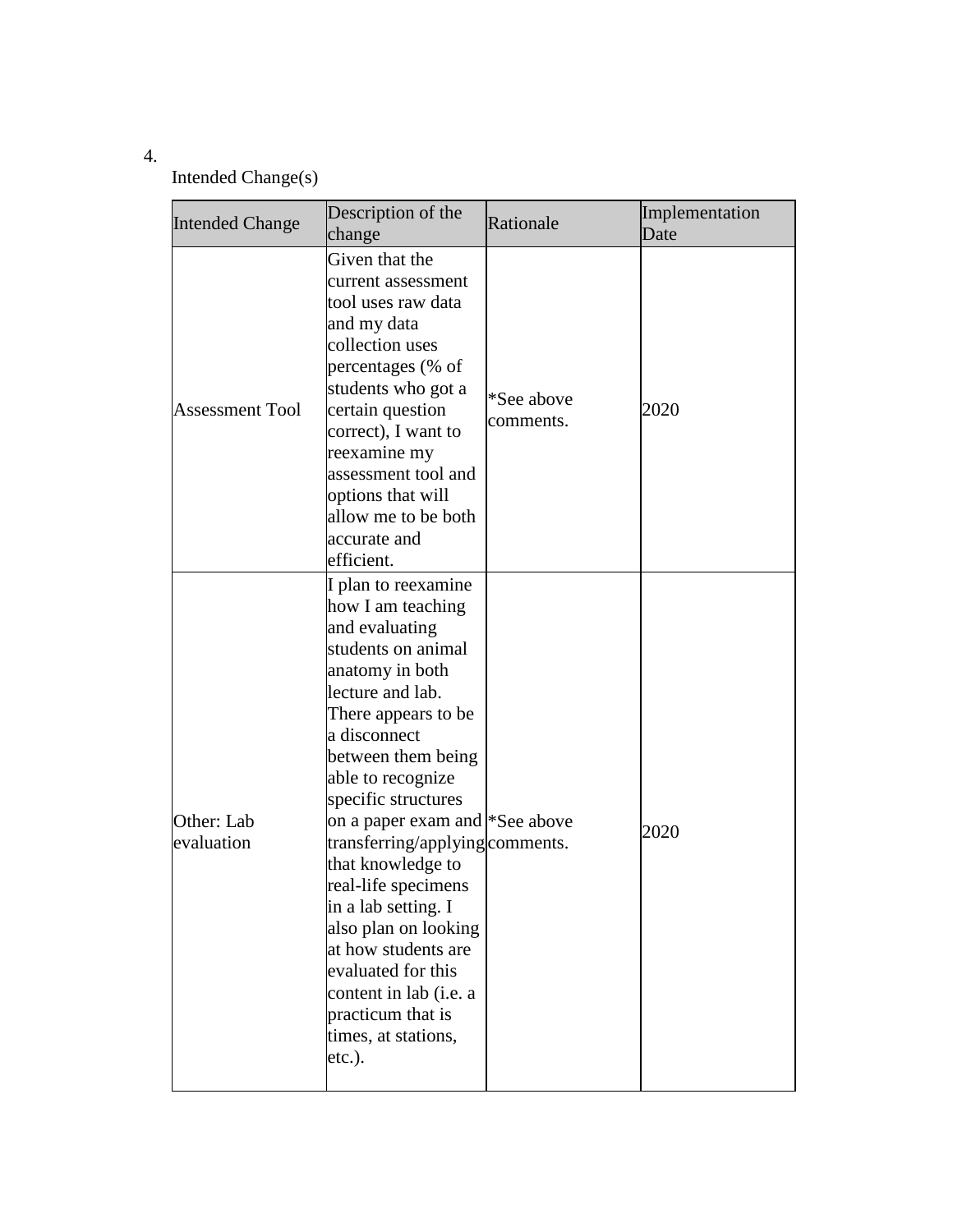| Possible steps<br>include reorganizing                        |  |
|---------------------------------------------------------------|--|
| how I structure the<br>lab time, review<br>materials, and how |  |
| practical exams are<br>given.                                 |  |

5. Is there anything that you would like to mention that was not already captured?

No additional information at this time, just a thank you to all the committee members for your hard work and time. Good biology, David W.

# **III. Attached Files**

[BIO227 Assessment Data](documents/BIO227%20Assessment%202019.xlsx)

| <b>Faculty/Preparer:</b>                                        | David Wooten Date: $08/18/2019$    |  |
|-----------------------------------------------------------------|------------------------------------|--|
| <b>Department Chair:</b>                                        | Anne Heise <b>Date:</b> 08/19/2019 |  |
| Dean:                                                           | Victor Vega Date: $09/26/2019$     |  |
| <b>Assessment Committee Chair: Shawn Deron Date: 11/22/2019</b> |                                    |  |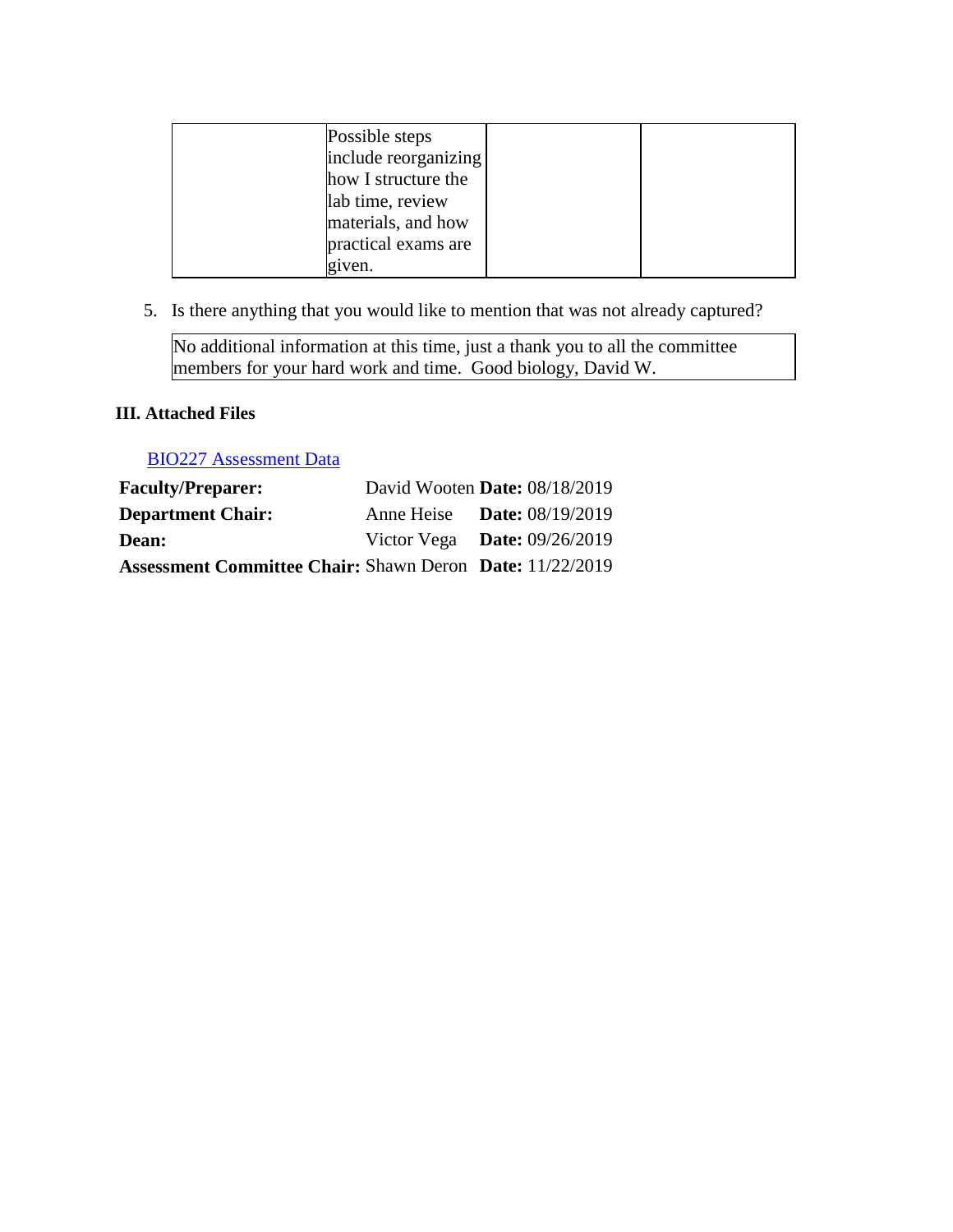#### **WASHTENAW COMMUNITY COLLEGE**

#### **COURSE ASSESSMENT REPORT**

#### **I. Background Information**

1. Course assessed:

Course Discipline Code and Number: BIO 227 Course Title: Biology of Animals Division/Department Codes: LIFD

- 2. Semester assessment was conducted (check one):
	- $\Box$  Fall 20
	- $\boxtimes$  Winter 2008
	- $\Box$  Spring/Summer 20
- 3. Assessment tool(s) used: check all that apply.
	- $\Box$  Portfolio
	- Standardized test
	- Other external certification/licensure exam (specify):
	- $\Box$  Survey
	- $\Box$  Prompt
	- $\boxtimes$  Departmental exam
	- Capstone experience (specify):
	- $\boxtimes$  Other (specify): statistical analysis of exam scores
- 4. Have these tools been used before?

If yes, have the tools been altered since its last administration? If so, briefly describe changes made.

Tools are the same, but master syllabus and content organization of the course has been changed since last assessment.

5. Indicate the number of students assessed/total number of students enrolled in the course.

19/27

6. Describe how students were selected for the assessment.

These students represent roughly 70% of the class that took the final exam; all were used in assessment.

#### **II. Results**

1. Briefly describe the changes that were implemented in the course as a result of the previous assessment.

Course was recently revised and a new master syllabus submitted. No past assessment has been performed on this course since these revisions; thus, this report represents the initial assessment.

- 2. List each outcome that was assessed for this report exactly as it is stated on the course master syllabus.
	- $01$  Recognize similarities and differences in form throughout the animal kingdom.
	- 02 Identify basic similarities and differences in physiological processes throughout the animal kingdom.
	- $03$  Recognize relationships between evolution and biodiversity throughout the animal kingdom.
	- 04 Identify relationships between animals and their environment.
- 3. Briefly describe assessment results based on data collected during the course assessment, demonstrating the extent to which students are achieving each of the learning outcomes listed above. Please attach a summary of the data collected.

For outcomes 01-04, analyzing the averages for all questions (16 total) the average score is 87.7%. This value is greater than the 70% standard indicated in the master syllabus and thus implies the outcomes for this course are being achieved at an acceptable level.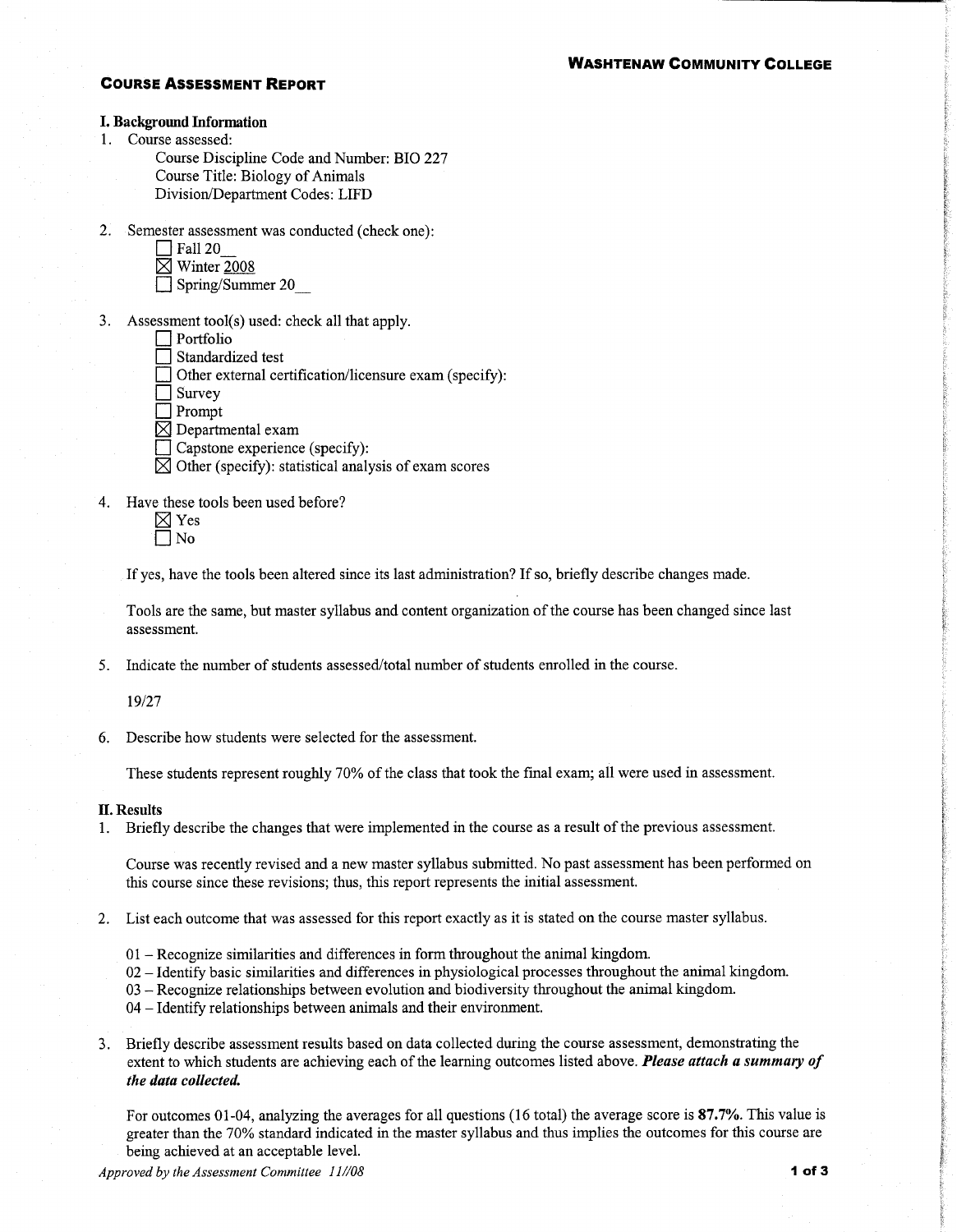#### **COURSE ASSESSMENT REPORT**

4. For each outcome assessed, indicate the standard of success used, and the percentage of students who achieved that level of success. Please attach the rubric/scoring guide used for the assessment.

The average score for these four questions representing outcome 01 is 88%, thus indicating that this outcome assessment was successful according to the 70% or better standard indicated on the master syllabus. The average score for these four questions representing outcome 02 is 84%, thus indicating that this outcome assessment was successful according to the 70% or better standard indicated on the master syllabus. The average score for these four questions representing **outcome 03 is 90%**, thus indicating that this outcome assessment was successful according to the 70% or better standard indicated on the master syllabus. The average score for these four questions representing outcome 04 is 89%, thus indicating that this outcome assessment was successful according to the 70% or better standard indicated on the master syllabus.

5. Describe the areas of strength and weakness in students' achievement of the learning outcomes shown in assessment results.

Strengths: Average exam scores greater than minimal acceptable scores, as well as several exam questions where the number of students choosing the correct answer was 100%. Looking at the course overall, 18/27 (66%) students received a final grade of 80% or higher.

Weaknesses: Assessment was based on scores on a cumulative final exam, as directed by the master syllabus, and not individual chapter exams. Future assessment could include the use of chapter exams and perhaps provide a different assessment outcome, although general comparison indicates no significant difference in success rates.

#### III. Changes influenced by assessment results

1. If weaknesses were found (see above) or students did not meet expectations, describe the action that will be taken to address these weaknesses.

As indicated above, master syllabus language will be altered to include chapter exams in assessment. No further weaknesses noted.

- 2. Identify intended changes that will be instituted based on results of this assessment activity (check all that apply). Please describe changes and give rationale for change.
	- a. Outcomes/Assessments on the Master Syllabus Change/rationale: NA
	- b. Objectives/Evaluation on the Master Syllabus Change/rationale: NA
	- c.  $\Box$  Course pre-requisites on the Master Syllabus Change/rationale: NA
	- d.  $\Box$  1<sup>st</sup> Day Handouts Change/rationale: NA
	- $e.$  Course assignments Change/rationale: NA
	- f.  $\Box$  Course materials (check all that apply)  $\exists$  Textbook Handouts Other:

 $g.$  Instructional methods

Please return completed form to the Office of Curriculum & Assessment, SC 247. Approved by the Assessment Committee 11/08

 $2$  of  $3$